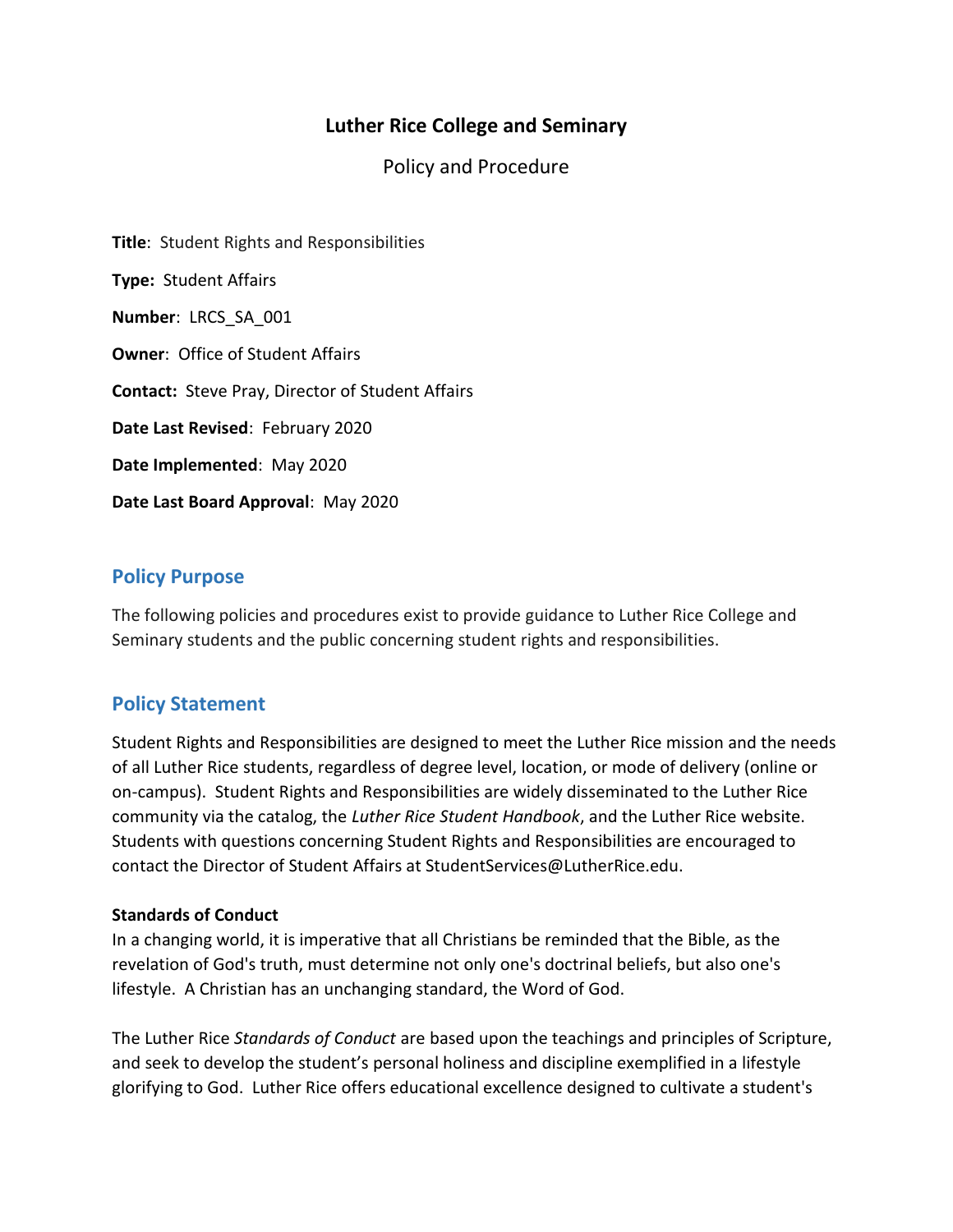total growth and development in preparation for Christian ministry. We are interested in imparting spiritual knowledge and teaching biblical values, both of which promote the tradition of conservative, evangelical, and fundamental local churches. We are also dedicated to nurturing an exemplary lifestyle for our students.

The Luther Rice Board of Trustees, administration, staff, and faculty have committed to Luther Rice the highest standards of Christian conduct required to fulfill our stated mission. The following *Standards of Conduct* are intended to guide students who matriculate at Luther Rice. All Luther Rice students are required to adhere to the *Standards of Conduct* and to indicate so on the application for admission.

## **Standards of Conduct Student Affidavit**

I understand that preparation for Christian work requires my personal commitment to the Lord Jesus Christ and separation from sin. I further realize that as a Luther Rice student, I represent the Lord Jesus Christ as well as the Institution.

I am aware that the Scriptures prohibit certain behaviors and attitudes such as stealing, lying, gossiping, backbiting, profane language, drunkenness, drug abuse, sexual immorality, occult practices, cheating, lust pride, bitterness, discrimination, jealousy, and an unforgiving spirit. In addition, I understand that certain types of activities are questionable and I will avoid these activities for testimony's sake.

Therefore, as a member of the Luther Rice family, I pledge myself without reservation to the following lifestyle commitments:

- 1. Adhere to the Luther Rice *Standards of Conduct* ;
- 2. Strive for excellence in academics and in all that I do;
- 3. Submit to the authority of the Scriptures and the Holy Spirit's control in matters of faith and conduct;
- 4. Cooperate respectfully with those in authority at the Institution, which includes refraining from derogatory/threatening/cursing statements in any form to faculty/staff/students or any behavior that be of a disruptive trend;
- 5. Participate actively in promoting the cause of Christ, including endeavoring to win others to faith in Him;
- 6. Refrain from behavior that will bring reproach upon the Lord's name and offend others;
- 7. Avoid the deeds of the flesh: "Adultery, fornication, uncleanness, lasciviousness, idolatry, witchcraft, hatred, variance, emulations, wrath, strife, seditions, heresies, envyings, murders, drunkenness, revelings, and such like" (Gal 5.19-21).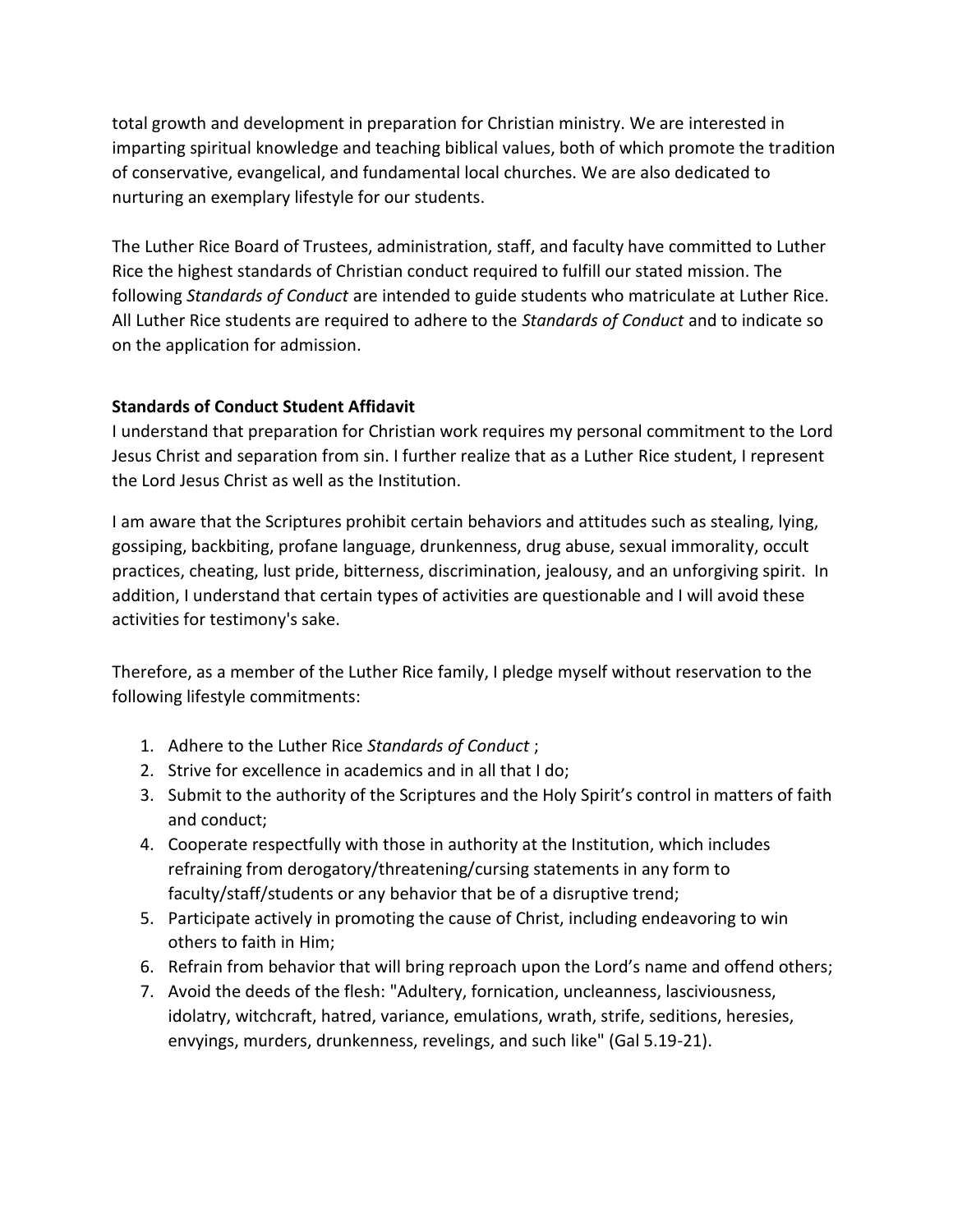8. Maintain a personal appearance and dress which will honor Christ. I understand that the Luther Rice *Standards of Conduct* are to guide my behavior both on and off campus for the time I am enrolled at Luther Rice

While the Institution recognizes that personal preferences differ and that every member of the Institution community might not agree with every detail of these standards, I must honorably adhere to them. Such an attitude on my part is one of the ways I can develop Christian discipline, exhibit Christian maturity, and demonstrate the love of Christ in concern, for both the integrity of the Institution and the welfare of other believers.

I agree that any failure to abide by the Luther Rice *Standards of Conduct* can lead to discipline and/or dismissal from the Institution at the Administration's discretion.

## **Academic Integrity**

All Luther Rice students have a responsibility to uphold and maintain an honest academic environment. Integrity should guide conduct and decisions related to academic work and all credit bearing classes, including on-campus and online classes. See below for details, definitions, and violation consequences.

## *Plagiarism*

According to the *New Oxford American Dictionary*, plagiarism is defined as the "practice of taking someone else's work or ideas and passing them off as one's own."

Plagiarism includes, but is not limited to:

- Failing to use quotation marks to identify quoted material.
- Failing to properly cite quoted material.
- Paraphrasing material without citing the source.
- Paraphrasing material too closely (For helpful clarification and discussion, see Turabian, 8<sup>th</sup> ed., section 7.9, "Guard against Inadvertent Plagiarism.")
- Allowing another to compose or rewrite an assignment.
- Submitting for course credit material submitted for credit in another course (double submission).

## *Falsifying Information*

- Forging an instructor's name.
- Submitting another's work as one's own.
- Providing false or misleading documentation.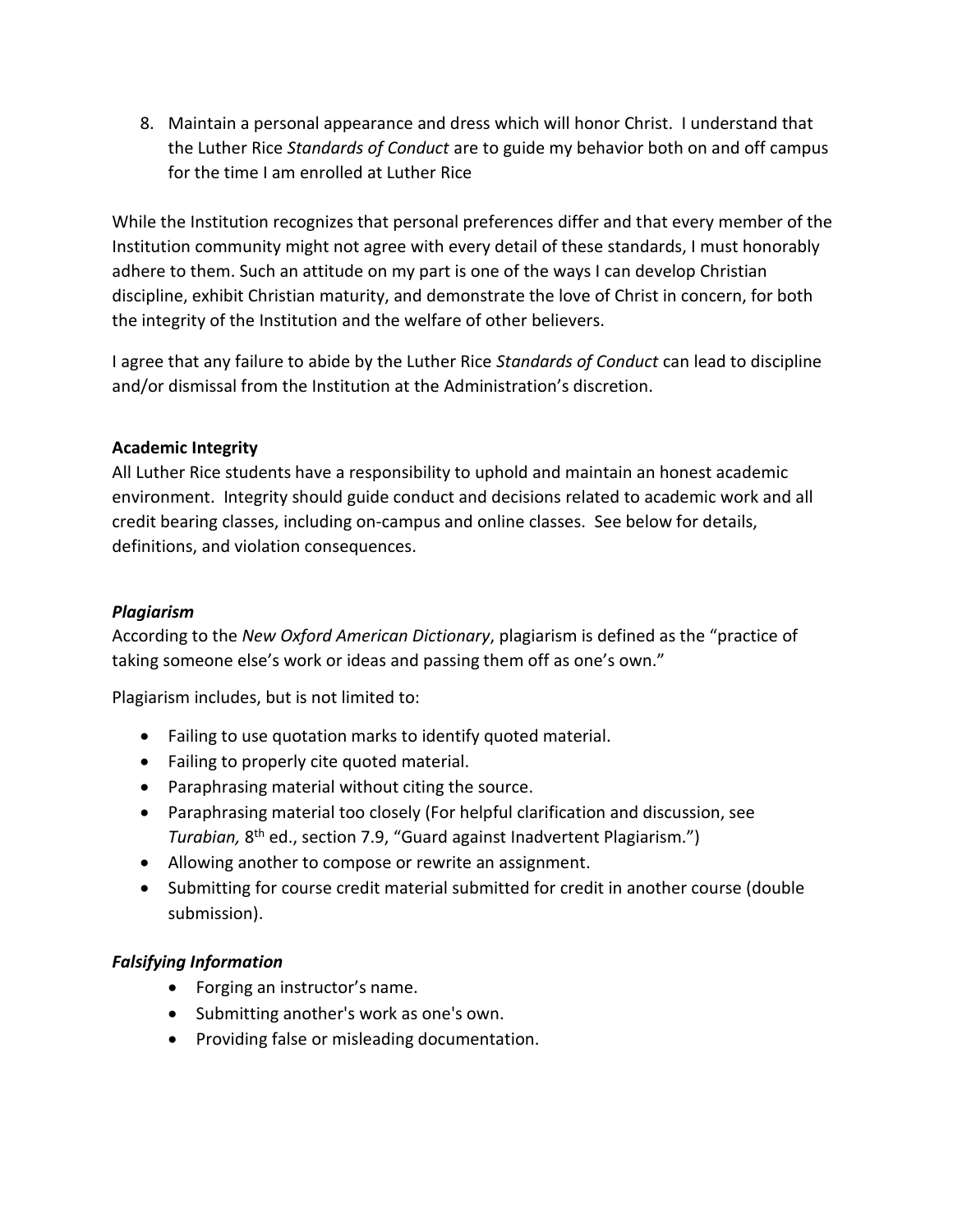#### *Other Forms of Academic Dishonesty*

- During examinations, academic dishonesty shall include referring to written information not specifically condoned by the instructor or syllabus. It shall further include receiving written or oral information from a fellow student.
- Academic dishonesty shall include stealing, buying, selling, or transmitting a copy or any examination.

Any student proven to have committed any of the above may receive and "F" for the course and will receive an academic warning. A student proven to have been guilty a second time is subject to dismissal from Luther Rice.

## **ADA Accommodations**

Luther Rice supports the tenets and spirit of the Americans with Disabilities Act of 1990 (ADA) and Section 504 of the Rehabilitation Act of 1973. It is the responsibility of the student to inform the institution of any disabilities, physical and/or mental, which might in any way affect the student's academic progress. Luther Rice will make reasonable accommodation to meet the needs of any student with a disability. Please contact the Director of Student Affairs for a Disability Accommodation Form at StudentServices@LutherRice.edu.

## **Drug Use**

Luther Rice requires that its campus, faculty, staff, and students be drug free. The Institution, including all departments and affiliated institutions within it, expressly prohibits the unlawful manufacture, distribution, dispensation, possession, or use of a controlled substance on the campus and premises. Violations of laws involving alcohol may result in fines, imprisonment, community service, or loss of license. Violation of this policy will result in the immediate dismissal from Luther Rice of any student involved in these activities. Any student using alcohol or participating in the unlawful possession, use, or distribution of drugs while on the properties owned or used by Luther Rice will be immediately dismissed. In addition, students involved in such illegal activities are subject to legal prosecution under federal, state, and local law and may be liable for personal injuries or property damage that occur when participating in the above activities. Federal trafficking penalties can be found at the U.S. Department of Justice website.

Luther Rice also considers tobacco to be habit-forming and addictive and strictly prohibits smoking (including electronic cigarettes) or the usage of other tobacco substances while on campus or while attending other institution related activities.

Because Luther Rice participates in Federal Student Aid, the Institution must provide information to students, faculty, and employees to prevent drug and alcohol abuse. In Galatians 5:20, the Apostle Paul lists "―witchcraft" (translated from *pharmakeia*, from which we get the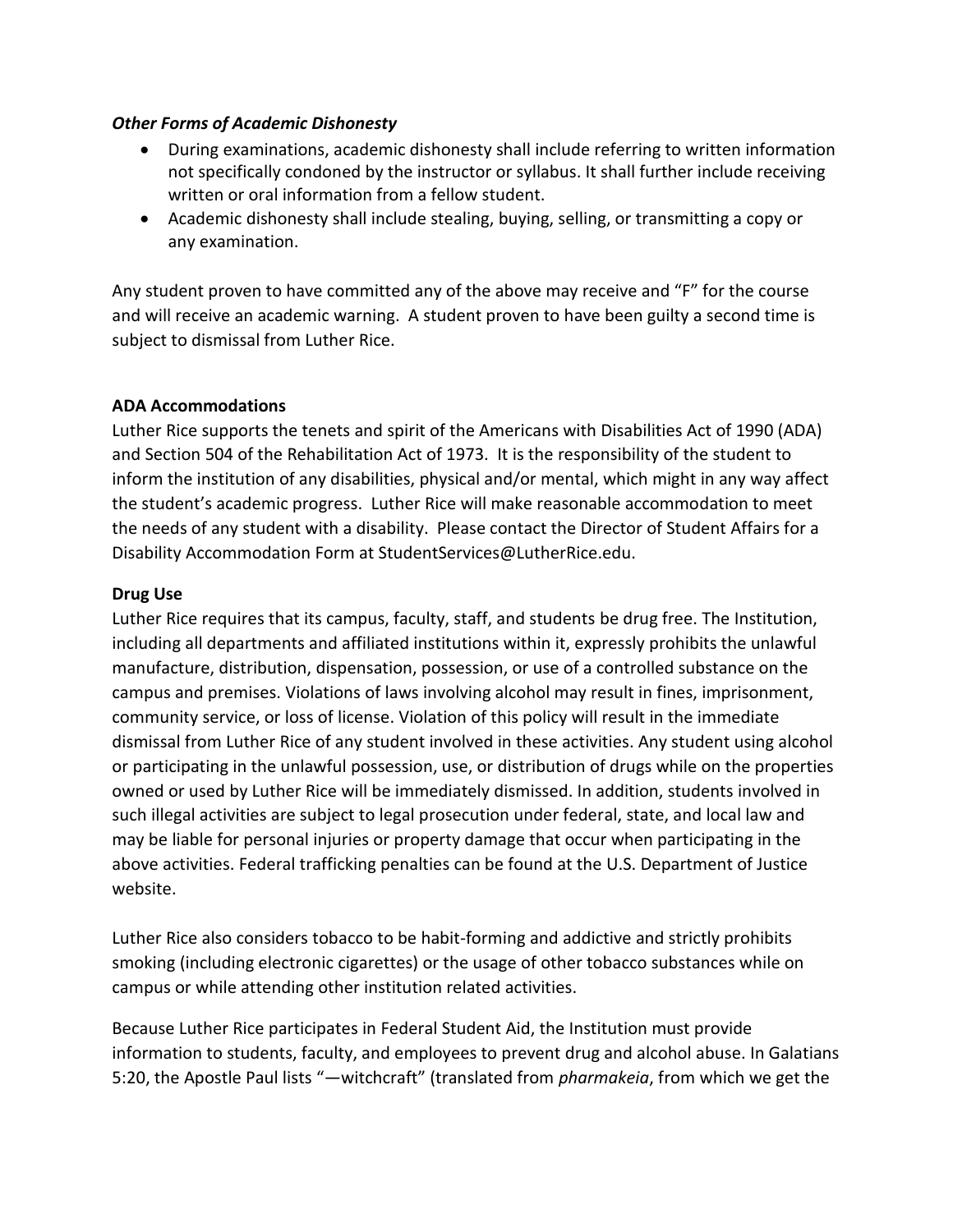words "-pharmacy" and "-pharmaceutical") and "-drunkenness" as acts of the flesh. Believers should not, therefore, engage in these acts. Drug or alcohol abuse may cause various physical problems, such as liver failure, cancer,

paranoia, or death. Listed below are a few signs that may indicate drug or alcohol abuse:

Giving up past hobbies and activities Aggressiveness and irritability Forgetfulness Disappearing money or valuables Feeling rundown, hopeless, depressed, or even suicidal Sounding selfish and not caring about others Getting in trouble with the law

The above information was adapted, or taken directly, from *[http://www.webmd.com/mental](http://www.webmd.com/mental-health/substance-abuse)[health/substance-abuse](http://www.webmd.com/mental-health/substance-abuse)*.

Below is a list of treatment facilities for anyone struggling with drug use/alcohol abuse: Penfield Christian Home 1061 Mercer Circle Union Point, GA 30669 (706) 453-7929

No Longer Bound 2725 Pine Grove Road Cumming, GA 30041 (770) 886-7873 Alcoholics Anonymous 127 Peachtree St. NE Atlanta, GA 30303 (404) 525-3178

Ridgeview Institute 3995 South Cobb Drive Smyrna, Georgia 30080 (770) 434-4567

Peachford Hospital 2151 Peachford Road Atlanta, Georgia 30338 (770) 455-3200

*Luther Rice is neither associated with, nor does it endorse any of these facilities/programs.*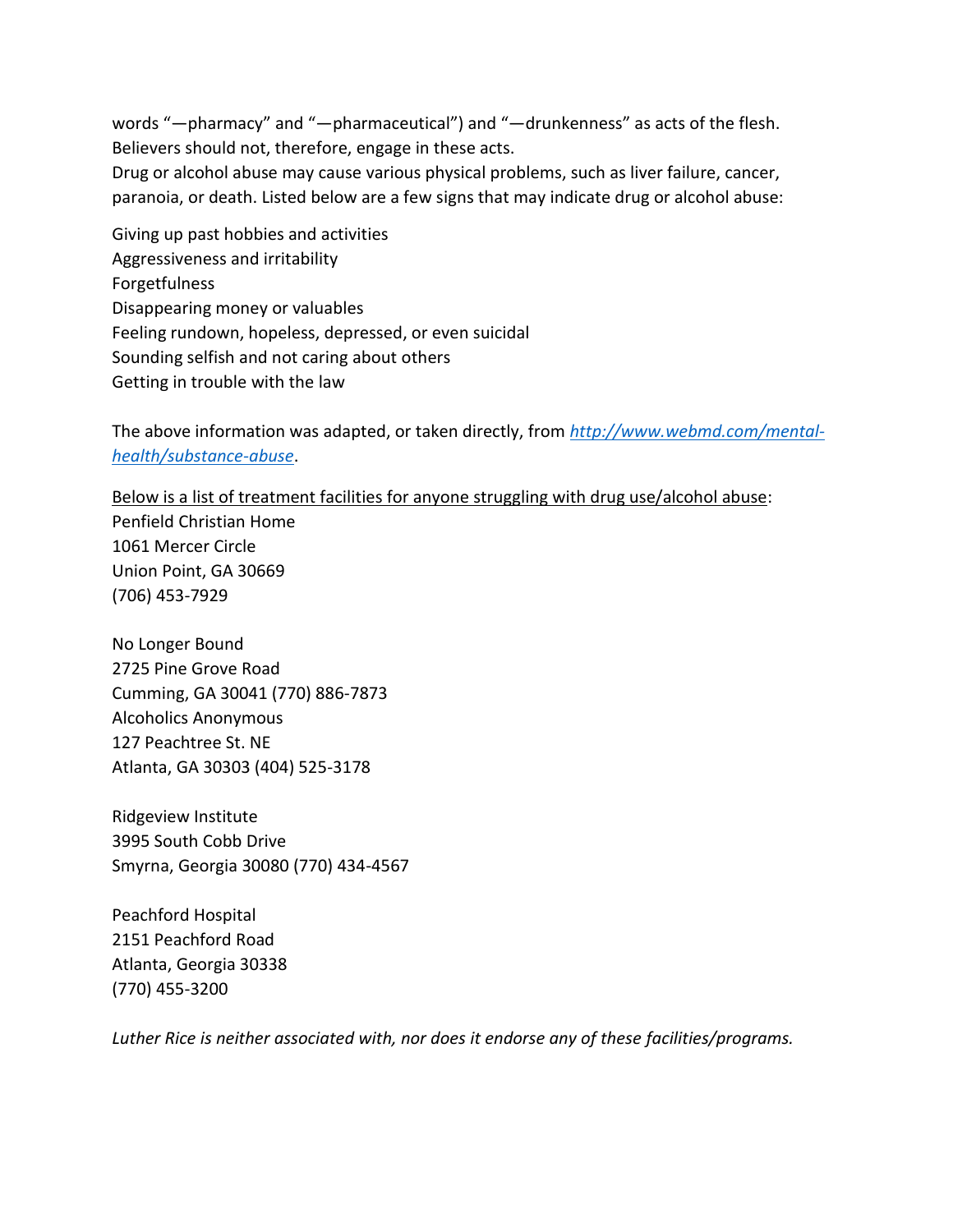#### **Harassment**

Luther Rice is committed to providing learning and working environments that are free from harassment.

#### *Sexual Harassment*

In keeping with this commitment, unlawful harassment, including sexual harassment, is strictly prohibited. Harassment is defined as unwelcome or unsolicited verbal, physical, or visual contact that creates an intimidating, hostile, or offensive environment.

#### *Racial Harassment*

Racial harassment includes any behavior or form of communication that does not reflect the biblical principle that all people are made in God's image and are equal in value. Racial harassment includes physical, verbal, and non-verbal intimidation as well as the use of racial/ethnic slurs or symbols.

#### *Hazing*

Luther Rice strictly prohibits hazing. To haze means to subject a student to an activity that is likely to endanger the physical health and/or mental health of a student, regardless of the student's willingness to participate in such activity. Hazing is prohibited specifically as a condition or precondition of gaining acceptance, membership, office or other status in a student organization.

#### *Sexual Discrimination*

Our belief is that all people are created in the image of God. Therefore, Luther Rice does not unlawfully discriminate on the basis of sex in education programs or activities, including recruitment, admissions, extracurricular activities, discipline, distribution of institutional resources, hiring practices, employment, and promotion. Sexual discrimination includes any acts of sexual violence, sexual assault, and sexual harassment.

Subject to the Luther Rice Title IX Policies and Procedures, any student who feels they have been subjected to such treatment should immediately report it to the Luther Rice Title IX Coordinator. For more information concerning the Luther Rice Title IX Policies and Procedures and coordinator (including a Title IX training video), please visit the Luther Rice website <https://www.lutherrice.edu/students/campus-safety.cms>

#### **Image Use and Solicitation**

Your attendance at Luther Rice implies permission for Luther Rice and personnel or agencies authorized by them to reproduce your image, likeness, or voice in connection with any recorded display or reproduction of Luther Rice events and in post event publicity, Luther Rice publicity, and publicity for other such events as sponsored by Luther Rice. No student may use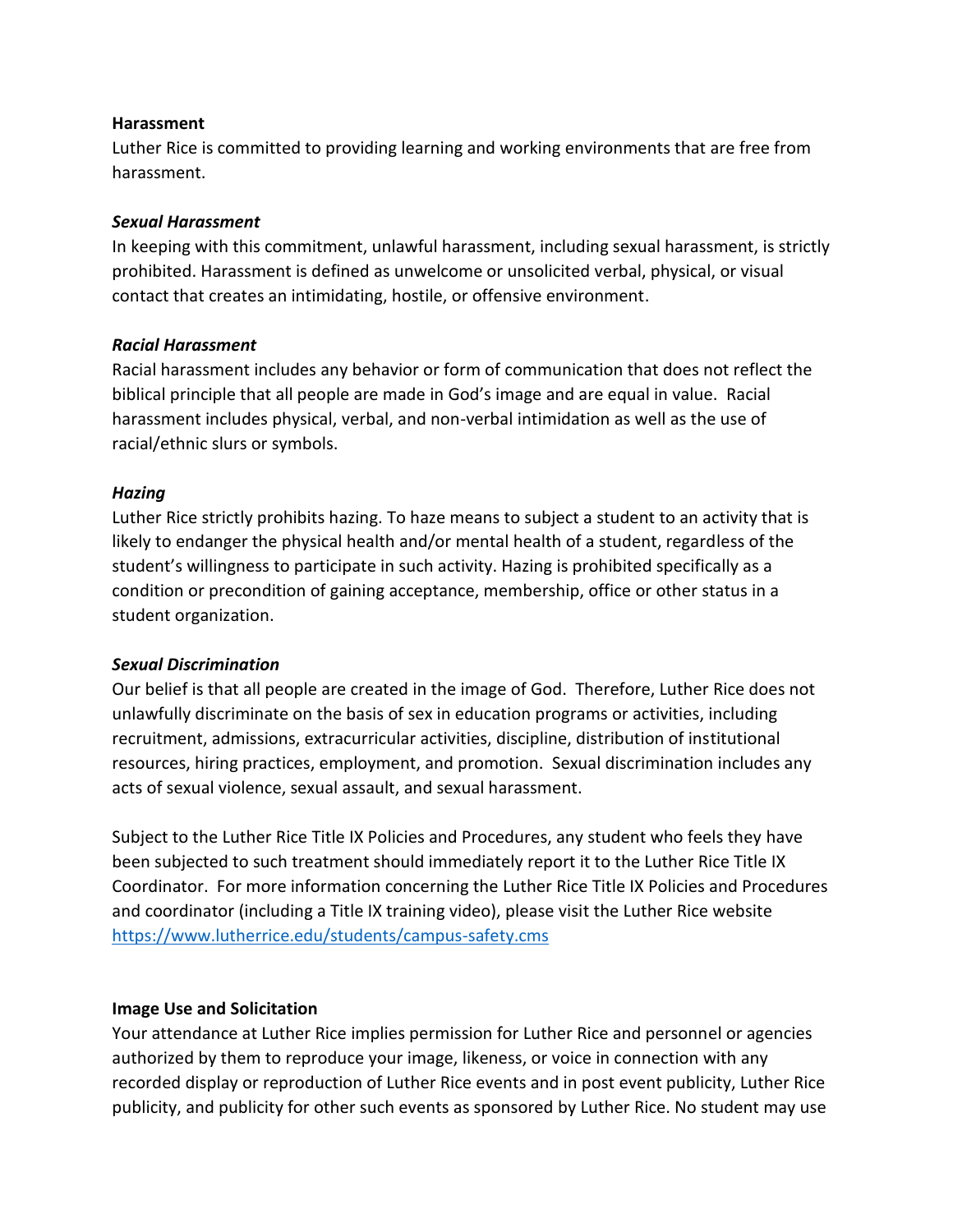the name of Luther Rice in the solicitation of gifts from persons or agencies off campus without the written permission of Luther Rice administration. Unauthorized solicitation and/or selling on campus property are explicitly prohibited. Students wanting to use classroom space during non-classroom hours or to post any signs on walls or bulletin boards must obtain permission from the Director of Student Affairs.

## **Procedures for Investigating Suspicion of Violations**

The breaking of institutional policies, including the *Standards of Conduct*, can result in disciplinary action being taken against a student.

Violations of the criminal and civil codes of the United States and of state laws can also result in disciplinary action.

Disciplinary action can range from temporary probation to permanent expulsion from Luther Rice.

The Executive Vice President, or an appropriate representative, will be responsible for recommending the discipline to be taken after consultation with the student and other Luther Rice faculty/staff who may be involved in or aware of the incident. The student may appeal in accordance to the "Student Grievance Policy and Non-Academic Appeals" if he is dissatisfied with the disciplinary action taken.

These procedures will be followed concerning a student who is suspected of violating an institutional policy, including the *Standards of Conduct*:

# *On-Campus Students*

- 1. The Executive Vice President will request a meeting with the student and one other individual from the faculty or administration. This meeting will be to discuss the issue in question.
- 2. Student failure to attend the requested meeting will result in immediate suspension until the meeting is held.
- 3. The Executive Vice President will consult with other faculty, staff members, or students involved with or aware of the incident.
- 4. The Executive Vice President will then decide the discipline to be taken.
- 5. The student will be notified in writing of the decision.
- 6. The student has the right to appeal the decision in writing. See "Student Grievance Policy and Non-Academic Appeals Process" in the Institution's Catalog.
- 7. A second violation will result in immediate suspension. Procedures 1-6 will again be followed prior to a final decision.
- 8. A third violation will result in permanent expulsion. However, Procedures 1-6 will again be followed before a final decision is made.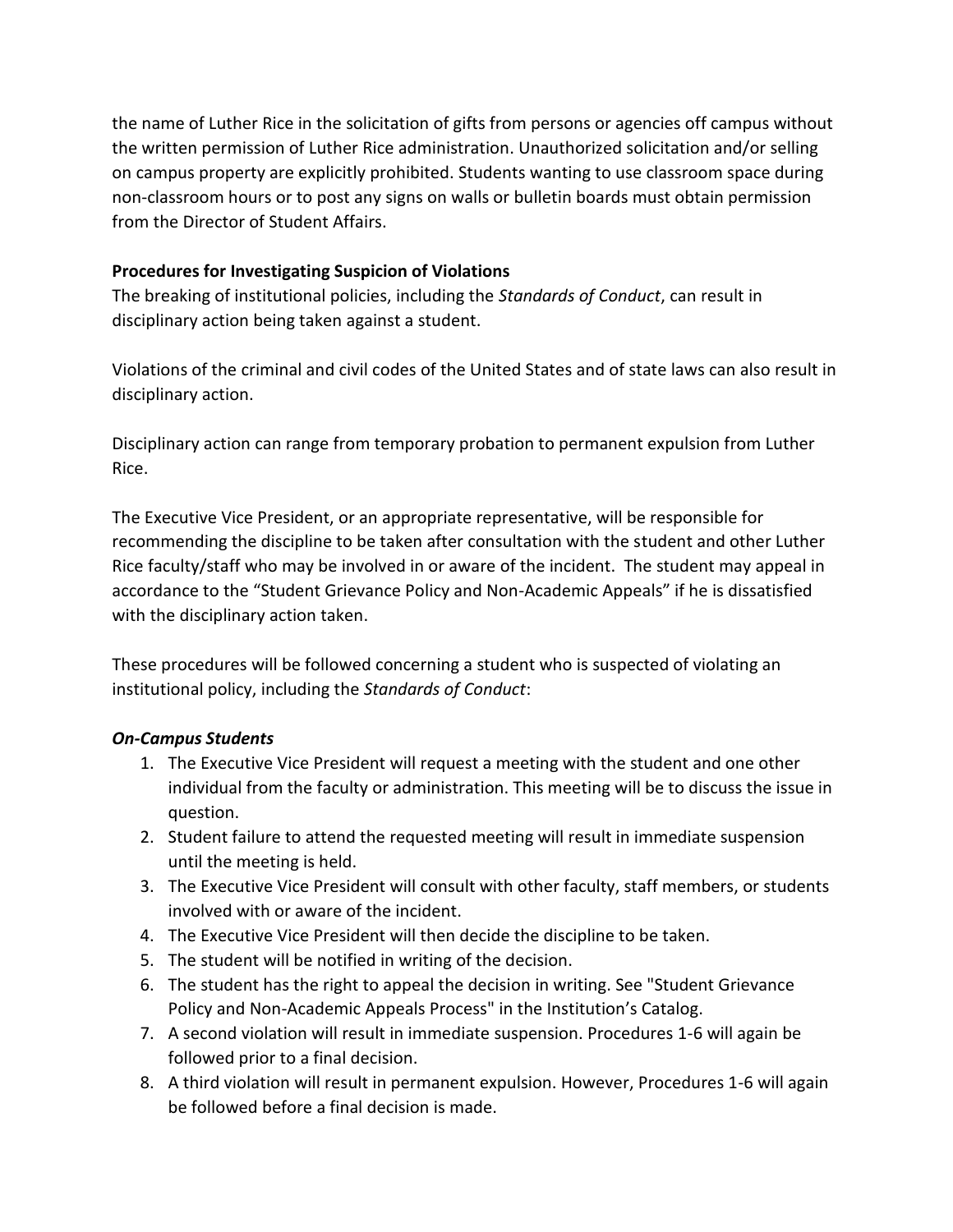#### *Distance Education Students*

- 1. The Executive Vice President will request in writing from the student an explanation of the issue in question. The student will be asked to respond in writing within 30 days.
- 2. Student failure to respond within 30 days will result in immediate suspension until the student has responded in writing to the Executive Vice President.
- 3. The Executive Vice President will consult with other faculty, staff members, or students involved with or aware of the incident.
- 4. The Executive Vice President will then decide the discipline to be taken.
- 5. The student will be notified in writing of the decision.
- 6. The student has the right to appeal the decision in writing. See "Student Grievance Policy and Non-Academic Appeals Process" in the Institution's Catalog.
- 7. A second violation will result in immediate suspension. Procedures 1-6 will again be followed prior to a final decision.
- 8. A third violation will result in permanent expulsion. However, Procedures 1-6 will again be followed before a final decision is made.

## **Violation of any Criminal or Civil Code**

A student who violates any criminal or civil codes of the United States or of State laws will be immediately suspended upon Luther Rice learning of the student's arrest. If the student is found guilty, he or she will be expelled. The student has the right to appeal the decision in writing. See "Student Grievance Policy and Non-Academic Appeals Process" in the Institution's Catalog and Student Handbook. After a period of three years, the student may re-apply. Along with re-application, the student must also provide the following:

- A statement of repentance of the student's actions which led to the arrest and conviction.
- A letter of recommendation from the student's pastor.
- A letter of recommendation from the chaplain of the institution where the student was or is an inmate, if applicable.
- A letter of recommendation from an individual not related to the student.

## **Record Amendment**

Each student has the right to request the Institution amend a record that they believe is inaccurate or misleading. They should write the Institution officials responsible for the record, clearly identify the part of the record they want changed, and specify why it is inaccurate or misleading. If the Institution decides not to amend the record as requested by the student, Luther Rice will notify the student of the decision and advise the student of his or her right to a hearing regarding the request for amendment. Additional information regarding the hearing procedures will be provided to the student when notified of the right to a hearing.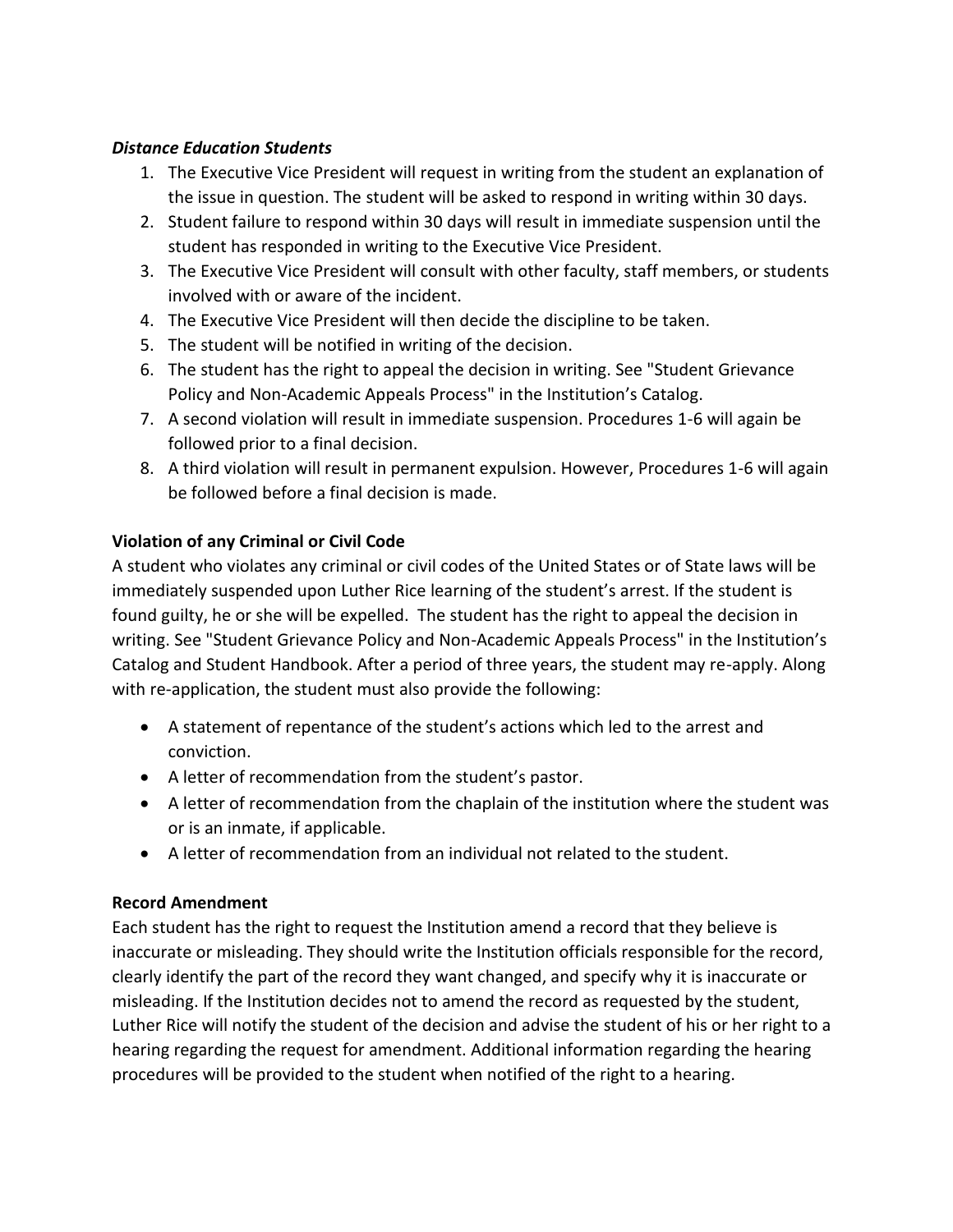## **Consequences of Violations**

# *First offense*

Procedures for investigating suspicion of violations will be followed. If the accused student is found to be guilty of the charges that have been brought against him/her, the following will result:

- The Executive Vice President will give a personal reprimand.
- A written record of the violation will be placed in the student's permanent file.
- The student will be advised of the consequences of a second offense.
- Luther Rice reserves the right to expel any student for an offense deemed severe enough to merit such action.

## *Second offense*

Procedures for investigating suspicion of violations will be followed. If the accused student is found to be guilty of the charges that have been brought against him/her, the following will result:

- The student will be dismissed from the school for the period of one year.
- Documentation concerning both violations (first and second offenses) will be placed in the student's permanent file on an indefinite basis.
- If after the one-year dismissal the student wishes to re-enter the school, he or she will be required to re-apply for admission to the school.
- To be re-admitted, the student will be required to submit in writing to the Executive Vice President a statement of repentance of his or her actions which brought about the disciplinary actions.
- Luther Rice reserves the right to expel any student for an offense deemed severe enough to merit such action.

## *Third offense*

Procedures for investigating suspicion of violations will be followed. If the accused student is found to be guilty of the charges that have been brought against him or her, the following will result:

Permanent expulsion from the Institution.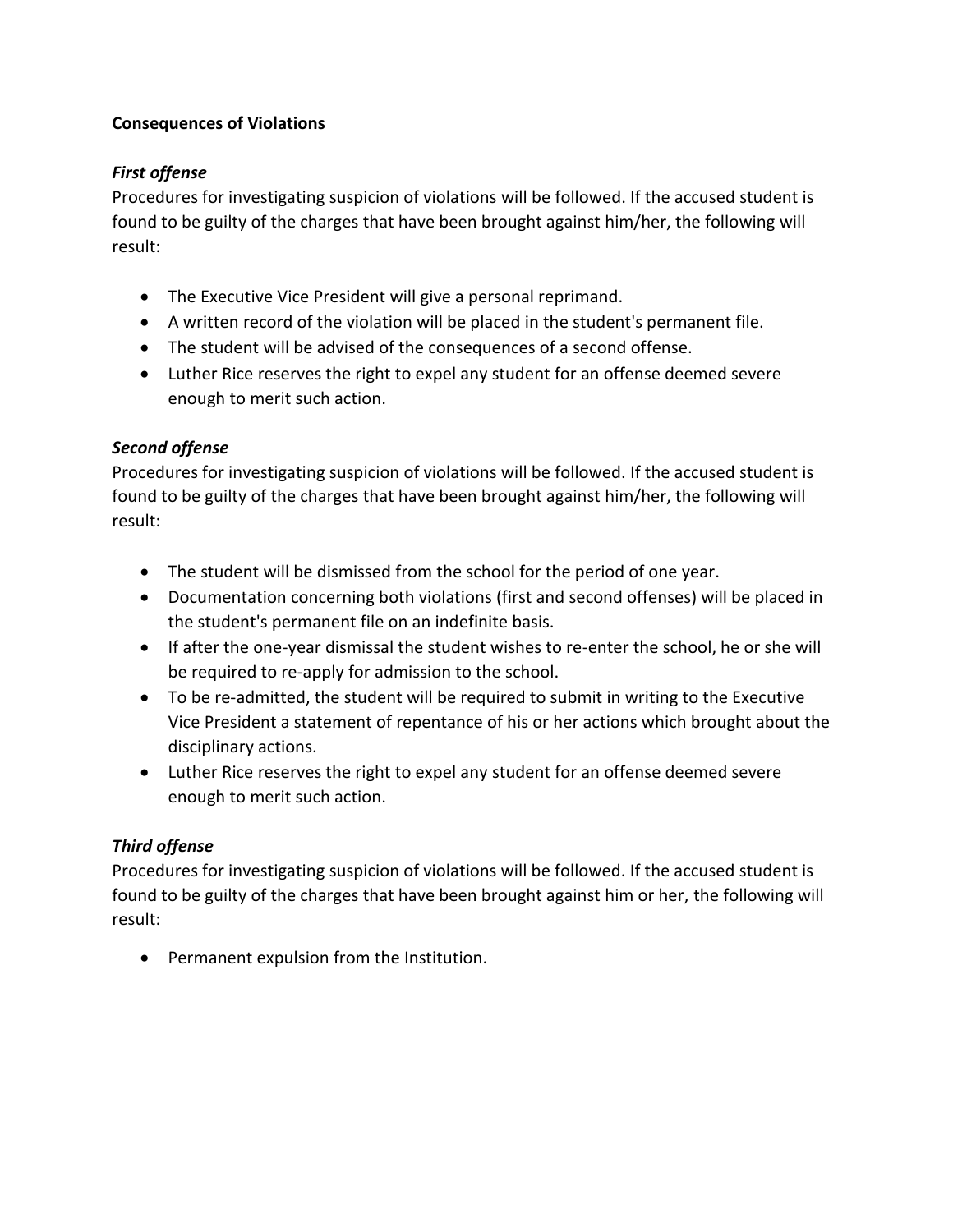## **Student Academic Grievance Policy and Appeals Process**

Any student who wishes to appeal a grade that has been recorded to his or her transcript may, within 30 days of the grade being posted, follow this procedure:

- 1. The student shall make an appointment with the professor of the class to discuss the issue either in person or by telephone.
- 2. After discussing the issue with the student, the professor shall send the student a follow-up email to his or her school assigned email address. The email will detail the professor's decision regarding the grade. A copy of the correspondence shall also be sent to [academics@LutherRice.edu](mailto:academics@LutherRice.edu) for record keeping.
- 3. If the issue is not resolved to the student's satisfaction, he or she shall address a written appeal via email to [academics@LutherRice.edu](mailto:academics@LutherRice.edu) or via mail to Luther Rice, Academic Affairs, 3038 Evans Mill Road, Lithonia, Georgia 30038. The appeal will be considered by the Chairman of the appropriate academic committee (Undergraduate, Graduate or Seminary). The Chairman will review the complaint and send a determination to the student within 7 business days.
- 4. If the issue is still not resolved to the student's satisfaction, he or she shall address a written appeal via email or mail to the Vice President for Academic Affairs. The Vice President will review the complaint and send a determination to the student within 7 business days. The decision of the Vice President for Academic Affairs is final.

## **Student Grievance Policy and Non-Academic Appeals Process**

Luther Rice students who have a complaint or grievance regarding a non-academic issue of their experience at the Institution should follow the steps below. All requests will be handled confidentially.

- 1. In accordance with the teaching of Jesus (Matthew 18), the student who has a grievance should first try to resolve the issue with the party or parties involved. This may be done through written correspondence, by phone, or in a face-to-face meeting. If the issue is satisfactorily resolved by such a process, no other action is required.
- 2. If the issue is not resolved to the student's satisfaction, the student shall submit the complaint in writing to [studentservices@LutherRice.edu](mailto:studentservices@LutherRice.edu) or mail it to Luther Rice, Student Services, 3038 Evans Mill Road, Lithonia, Georgia 30038. The complaint must include detailed information, including specific dates, times, and the people involved. The complaint must also include an account of how the student has sought to resolve the issue up to this point (including copies of all correspondence to and from the parties involved).
- 3. The complaint will be addressed by a panel of 3 Luther Rice representatives. The panel is assigned by the Executive Vice President and may include 1 student representative.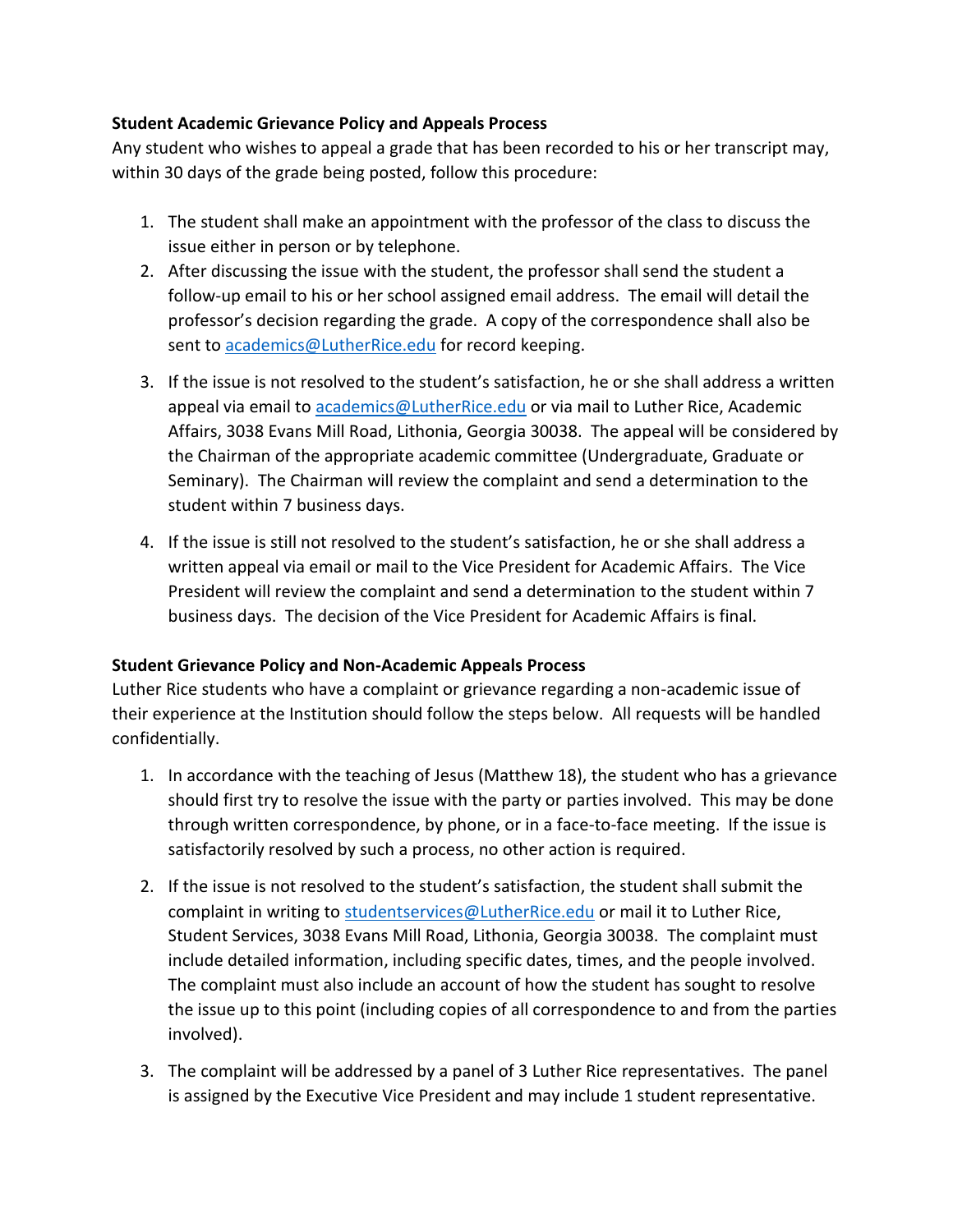The panel will review the complaint and send a determination to the student within 7 business days. For matters of confidentiality, the student may request to bypass the panel and appeal directly to the Executive Vice President.

4. If the issue is still not resolved to the student's satisfaction following the panel's decision, he or she shall address a written appeal via email or mail to the Executive Vice President. The Vice President will review the complaint and send a determination to the student within 7 business days. The decision of the Executive Vice President is final. If the complaint concerns the Executive Vice President, the Vice President for Academic Affairs will assume the responsibilities of the Executive Vice President.

Files containing grievance issues are maintained in either the office of the Vice President for Academic Affairs or the office of the Executive Vice President. Students not satisfied with the decisions of the Luther Rice administration have the freedom to contact the agencies granting accreditation to Luther Rice. Contact information follows:

Association of Biblical Higher Education (ABHE) 5850 T. G. Lee Blvd. Suite 130 Orlando, FL 32822 407-207-0808 [info@abhe.org](mailto:info@abhe.org) 

Transnational Association of Christian Colleges and Schools (TRACS) 15935 Forest Road Forest, VA 24551 434-525-9539 [info@tracs.org](mailto:info@tracs.org) 

Luther Rice is accredited by the Commission on Accreditation of the Association for Biblical Higher Education (ABHE), to grant certificates and degrees at the Associate, Baccalaureate, Master's, and Doctoral levels. Initial accreditation was granted on February 19, 2014, in light of the commission's judgment that the institution complies with ABHE's Standards, including documentation of the appropriateness, rigor, and achievement of its stated student learning outcomes and all other Title IV eligibility requirements. ABHE may be contacted at 5850 T.G. Lee Blvd, Suite #130, Orlando, FL, 32822, or by phone at 407-207-0808. ABHE is recognized by the United States Department of Education (USDE) and the Council for Higher Education Accreditation (CHEA).

Luther Rice is a member of the Transnational Association of Christian Colleges and Schools (TRACS) [15935 Forest Road, Forest, VA 24551, Telephone: 434-525-9539, email: [info@tracs.org](mailto:info@tracs.org) [\(www.tracs.org\)](http://www.tracs.org/)], having been awarded Reaffirmed status as a Category IV institution by the TRACS Accreditation Commission on April 21, 2015; this status is effective for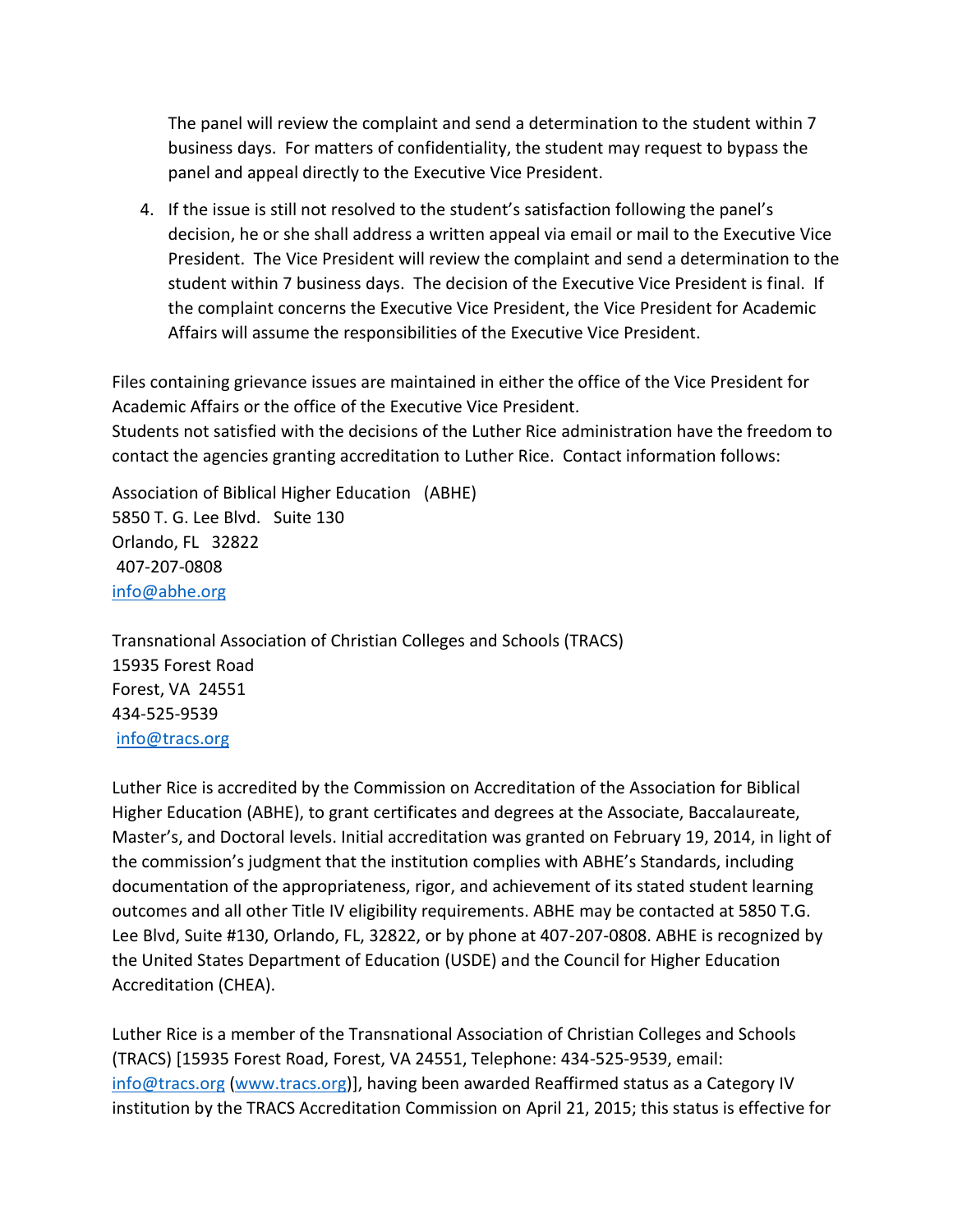a period of ten years. TRACS is recognized by the United States Department of Education (USDE), the Council for Higher Education Accreditation (CHEA) and the International Network for Quality Assurance Agencies in Higher Education (INQAAHE).

#### **Student Records**

Luther Rice adheres to The Family Educational Rights and Privacy Act (FERPA) which affords students certain rights with respect to their student records.

1) The right to inspect and review the student's education records within 45 days of the day the Institution receives a request for access. Students should submit to the Registrar or other appropriate official written requests that identify the record(s) they wish to inspect. The Institution official will make arrangements for access and notify the student of the time and place where the records may be inspected. If the records are not maintained by the Institution official to whom the request was submitted, that official shall advise the student of the correct official to whom the request should be addressed.

2) The right to request an amendment of the student's education records that the student believes are inaccurate or misleading. They should write the Institution official responsible for the record, clearly identify the part of the record they want changed, and specify why it is inaccurate or misleading. If the Institution decides not to amend the record as requested by the student, the Institution will notify the student of the decision and advise the student of his or her right to a hearing regarding the request for amendment. Additional information regarding the hearing procedures will be provided to the student when notified of the right to a hearing.

3) The right to consent disclosures of personally identifiable information contained in the student's education records, except to the extent that FERPA authorizes disclosure without consent. One exception which permits disclosure without consent is disclosure to institution officials with legitimate education interests. An institution official is a person employed by the Institution in an administrative, supervisory, academic or research, or support staff position (including law enforcement unit personnel and health staff); a person or company with whom the Institution has contracted (such as an attorney, auditor, or collection agent); a person serving on the Board of Trustees; or a student serving on an official committee, such as a disciplinary or grievance committee, or assisting another institution official in performing his or her tasks. An institution official has a legitimate educational interest if the official needs to review an education record in order to fulfill his or her professional responsibility. Upon request, the Institution discloses education records without consent to officials of another institution in which a student seeks or intends to enroll.

4) The right to file a complaint with the U.S. Department of Education concerning alleged failures by Luther Rice to comply with the requirements of FERPA. The name and address of the Office that administers FERPA is: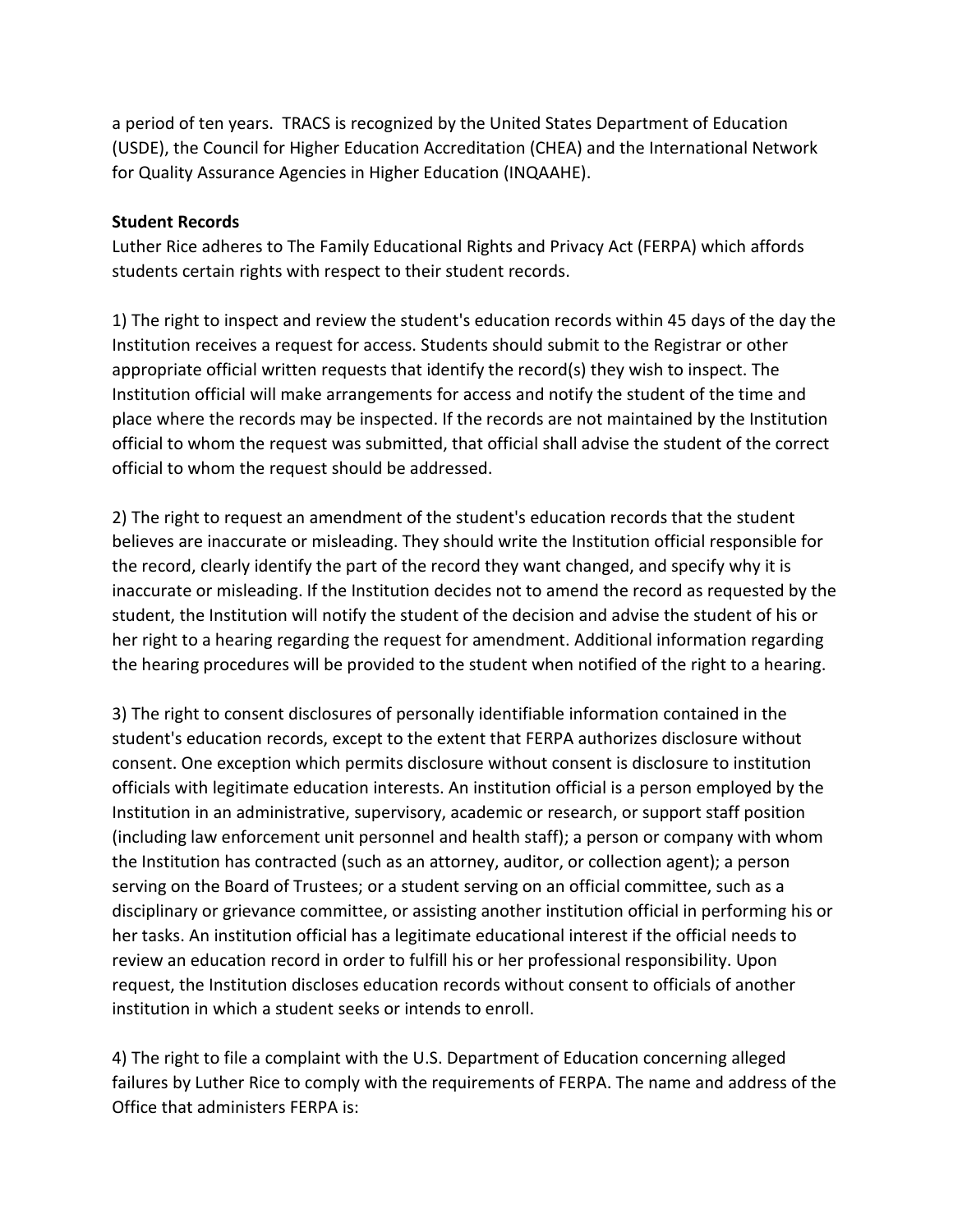Family Policy Compliance Office U.S. Department of Education 400 Maryland Avenue, SW Washington, D. C. 20202-4605

#### **Technology and Computer Use**

Technology plays a significant role in the life of a Luther Rice student. To ensure the most efficient delivery of educational content, privacy of students, and protection of Luther Rice resources, all Luther Rice students (online and on-campus) are responsible for adhering to the *Luther Rice Computer and Technology Use Policies and Procedures.*

Luther Rice provides an opportunity for students to enhance their educational experiences and expand their academic knowledge by making available student access to computer resources and the internet. Today's computer technology deposits a significant amount of information in the hands of its users that carry with it a commensurate amount of responsibility. Therefore, the following policy for computer usage by students of Luther Rice has been adopted:

- The use of computers provided by Luther Rice is subject to the normal requirements of legal and ethical behavior.
- Student access to the internet is intended for Institution business and educationally related purposes.
- Computers provided by Luther Rice should not be used to copy or transmit copyrighted software or other material protected by copyright laws.
- Computers provided by Luther Rice should not be used to support any type of fundraising.
- Computers provided by Luther Rice should not be used to create, transmit, or store harassing, obscene, or abusive messages, images, or materials.
- Luther Rice does not manage the internet and, therefore, is not responsible for offensive material that may be encountered.

Any student found engaging in any activity that violates the Computer Usage Policy may result in the immediate suspension of the student's computer usage privileges as well as other disciplinary/legal action.

All Luther Rice students, online or on-campus, are responsible for adhering to the Luther Rice Computer Use Policies & Procedures available on MyCampus and the Office of Information Technology websit[e http://oit.lutherrice.edu/oit-policies/](http://oit.lutherrice.edu/oit-policies/)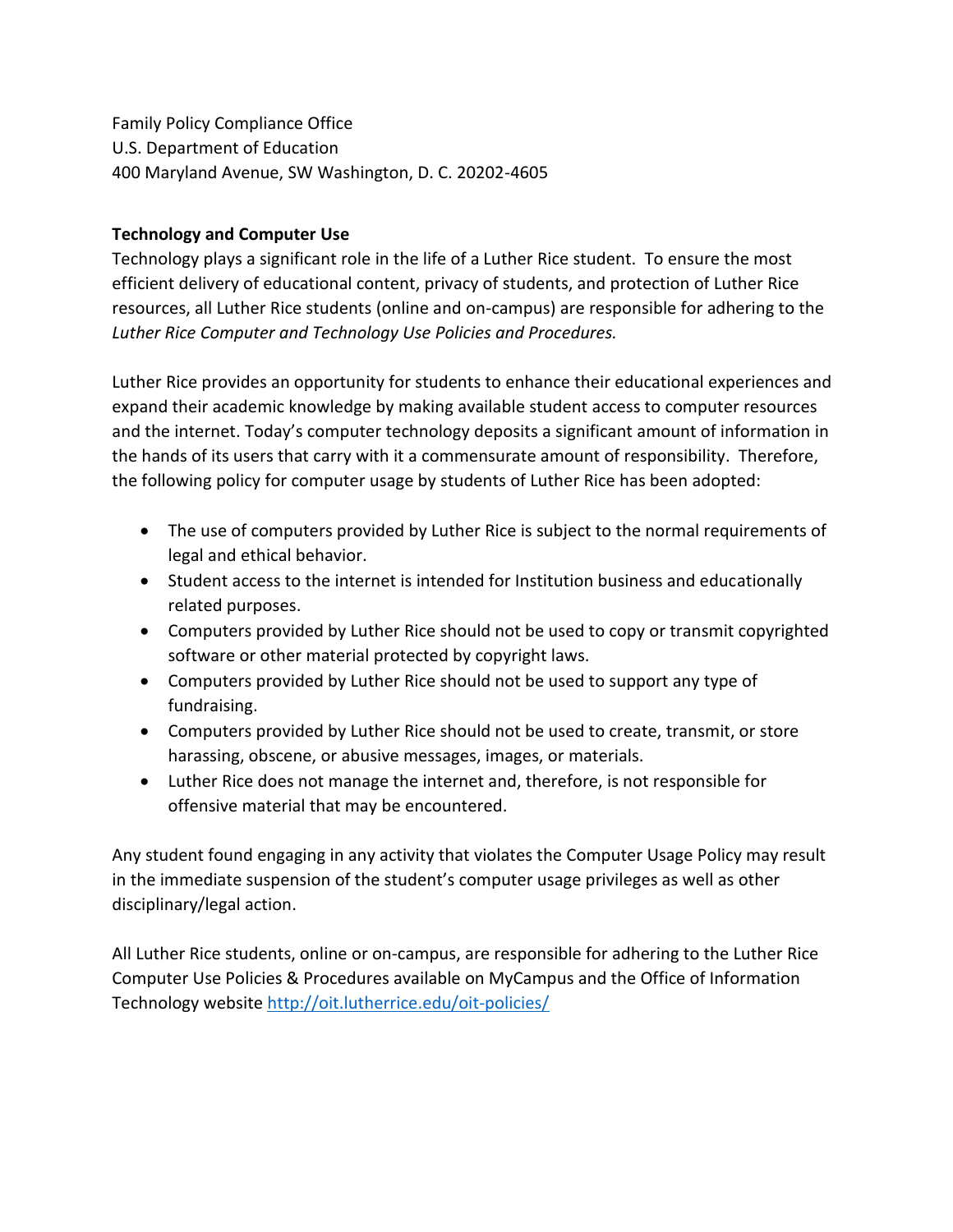#### **Computer Access**

Students have access to computer terminals in the computer lab located in the Smith Library.

#### **Online Student Center**

All students (on-campus, online, and module) are encouraged to participate in the Online Student Center (OSC). The OSC is located within the Blackboard system, is managed by the Luther Rice Student Government, and is accessible to students, faculty, and staff who are enrolled in it via the Blackboard link on the institution's webpage ([www.LutherRice.edu\)](http://www.lutherrice.edu/). In the OSC, students may find useful information, several means of interacting with other students (discussion boards, email, and chat), opportunities to participate in student-led groups and tutoring assistance provided by fellow students. One discussion board, entitled "―The Gathering Place", provides a means for students to post questions, comments, and/or grievances.

The Director of Student Affairs and SGA sponsor the OSC. To enroll in the OSC:

- 1. Online students should login to Blackboard and select the ―Courses tab. Search for ―Online Student Center. When the course is listed, click the ―Enroll button, and you will be automatically enrolled.
- 2. Students who are not actively enrolled in online courses should contact the Director of Student Affairs or the SGA. You will be given a login ID, password, and instructions for access.

## **Telephone Usage**

All telephones are for Luther Rice business use. Students may use the telephone located in the lobby of Williams Hall for local calls only. Please limit calls to three minutes. Incoming calls from family or friends should be for emergency purposes only.

# **Roles and Responsibilities**

- 1. Board of Trustees and Faculty: Approval
- 2. Director of Student Affairs: Oversight and execution of policy and procedures
- 3. Enrollment Advisor: Execution of policy and procedures
- 4. Executive Vice President: Make approved revisions to the policy document

# **Distribution**

- 1. Luther Rice *Student Handbook*
- 2. Luther Rice Catalog
- 3. Luther Rice Website